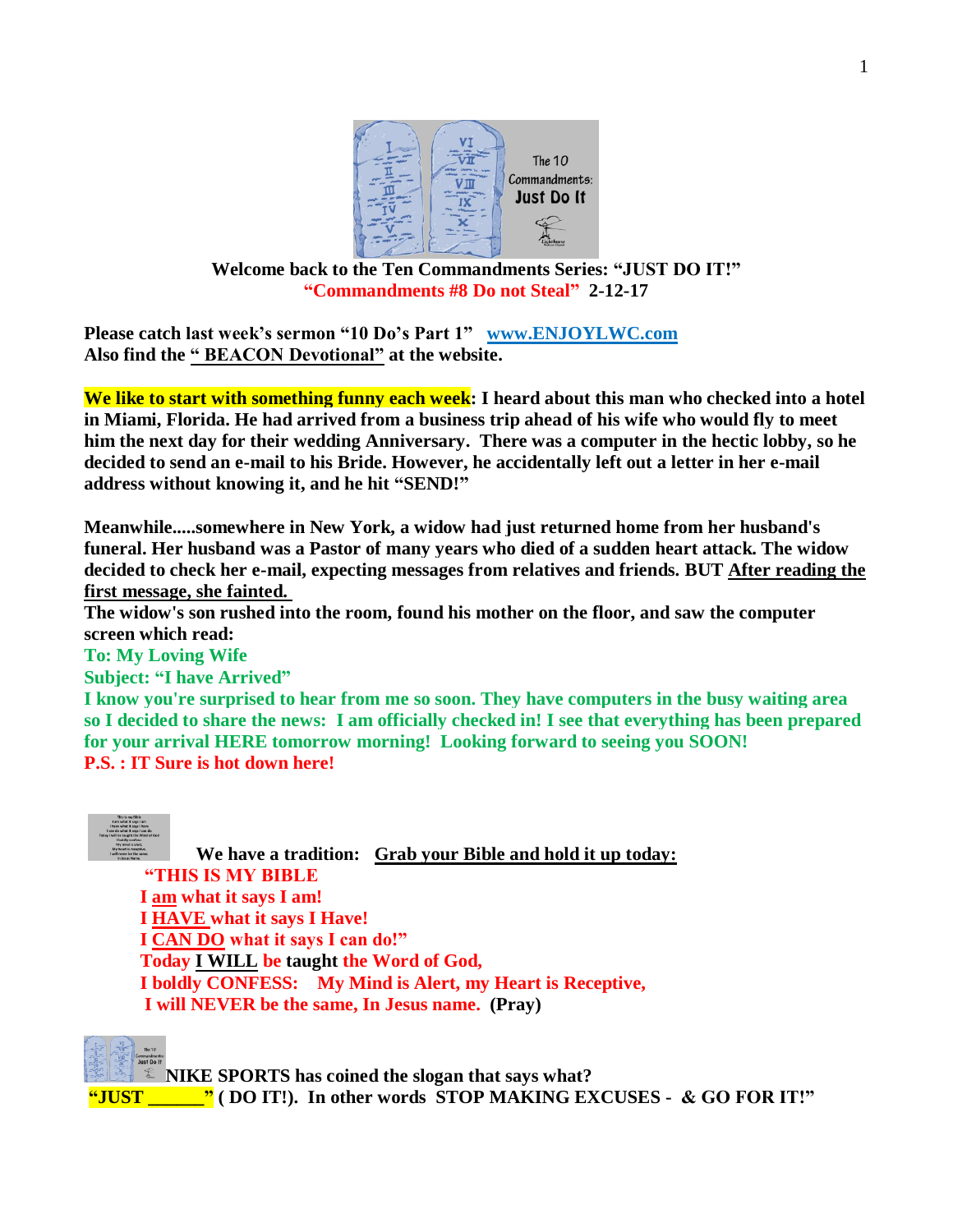

You shall not take the name of the Lord your<br>God in vain, for the LORD will not hold anyone<br>partition who relieves his name

 **First command: <sup>2</sup> "I am the LORD your God who brought you out of the land of slavery." LIVE FREE! ~JUST DO IT! Stay out of Egypt!!**

 **Second command: Exodus 20: <sup>3</sup> "You shall have no other gods before[\[a\]](https://www.biblegateway.com/passage/?search=exodus+20%3A2-5&version=NIV#fen-NIV-2055a) me. Stop making or seeking idols to replace ME!" … ENJOY GOD ALONE- JUST DO IT!** 

**b 3 rd: <sup>7</sup> "You shall not take the name of the Lord your God in vain, for the LORD will not hold anyone guiltless who misuses his name." BLESS GOD'S NAME- JUST DO IT!**

**4 th: <sup>8</sup> "Remember the Sabbath day by keeping it holy." Enjoy the Sabbath rest that God lovingly made for man. JUST DO IT! Can others tell we have BEEN TO CHURCH!? (Attitude/ smile/ contagious Christian!?)** 



**th: "Honor your father and mother" – give their advice and wisdom weight. Comes with a promise of long life! Even after death Honor my dad-**

**6 th: "Do not murder" - Yet Jesus takes it further to not get angry, or call names, or hate (All which in that order LEAD TO MURDER) JUST DO IT!**



**th "Do not commit adultery" (Sin starts with a "Glance") We had** 

**\_25\_\_ men out on Wednesday for Conquer Group! NICE! HOW many tonight at 6:30?** 



**Today I want to talk to you about: Commandment #8 "You Shall Not Steal" We are ALL more paranoid of being stolen from than ever:** 

**Let me illustrate our Paranoia with Stealing:** 

- o **How many locked your cars AT CHURCH TODAY? Good job!**
- o **How many of you lock your car at the grocery store? (I do!)**
- o **How many of you lock your house at night? (I do!)**
- o **How many of you leave your car running at Springwater grocery store? (maybe)** o **In Rochester? (NEVER!)**
- o **How many of us have video surveillance at your HOUSE?? (Yep!)**
- o **What's red butn on your keyfob (Opportunity to PANIC!!!!)**

# **WE ARE PARANOID!!!!!! (we do NOT want to be taken advantage of!) We don't want to be stolen from! So why would we do it to others?**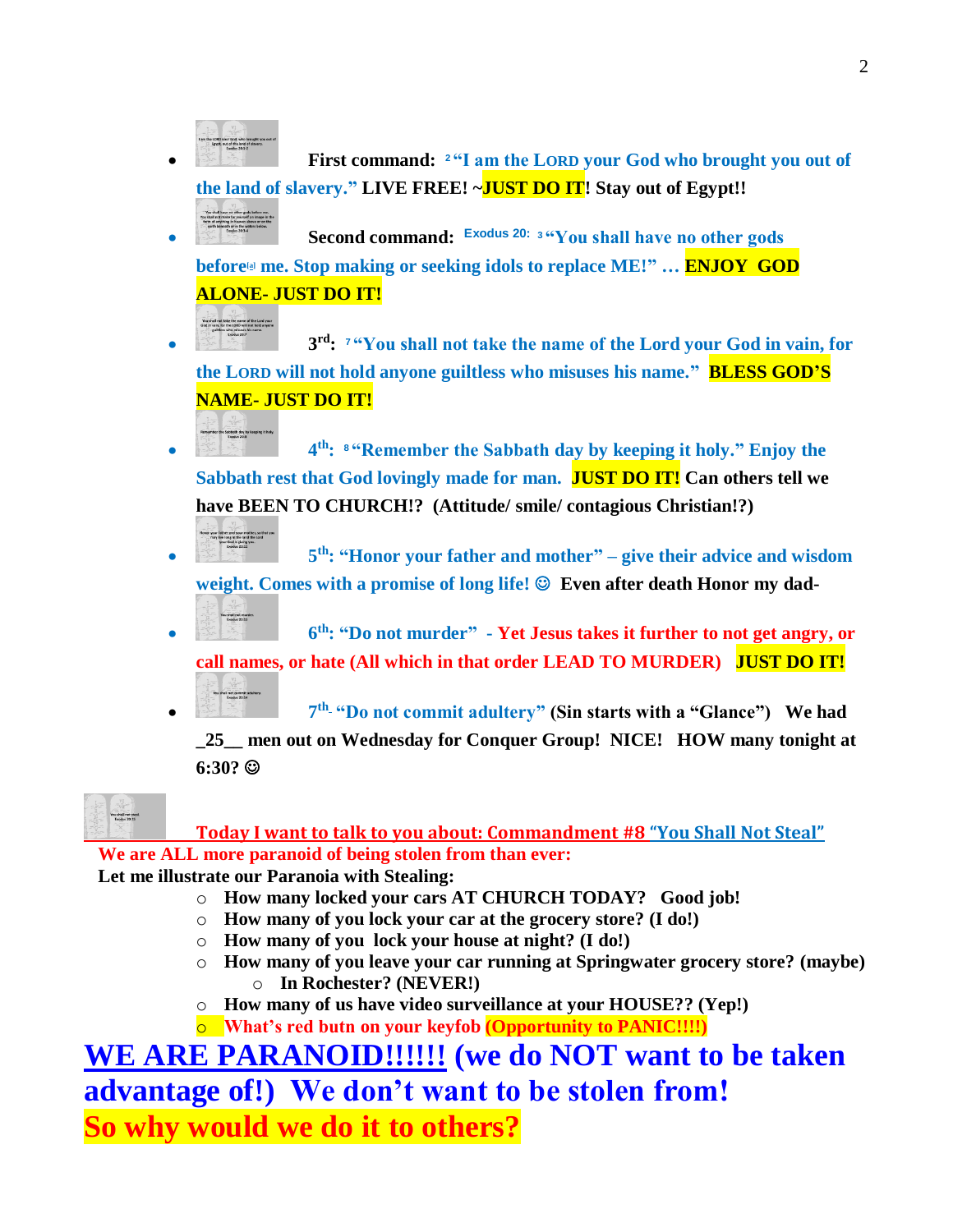**WHATis Stealing?: (To KNOWINGLY take what does not belong to you; to borrow without permission; to Take Advantage of-theft)**

**Illustration: We went to Applebees for Ezra's bday! Was nice. I realized they didn't charge me for my rootbeer. In conversation we paid and left. Forgot about it.** 

**Ez ran into walmart and realized that the clerk gave them a \$20 in change instead of the proper \$10! So Mom and boys went back in to return it (which was much longer than I expected!) BUT then I remembered the root beer! Now it's REALLY LATE, I gotta do the sermon for Sunday yet and it's late Thurs! So I told myself "I will do it later!" Well……………. Anyone said that?? So then it was Thursday of this week and I'm on this sermon and YES! GOD BRINGS THIS UP! "What about the root beer?" …….. I'm like "God, it's just a \$2 root beer! Really!?" YEP! So I called Geneseo Applebees and the gal said, "Wow sir (like what kind of awful person stole a root beer!") I will have to get a manager. Mike the manager gets on and listens. We chat about it long enough till he finds the actual receipt. Then he said, "Sir, I have to say that you are a true rarity. To reward your integrity consider the rootbeer on the house and thank you for calling to make it right." COOL!** 

**It was INCONVENIENT to make it right- At Walmart, then at Applebees! But it was RIGHT. It's a "TEST" that God wants to make into your "testimony!"**

## Ephesians 4:

**28 "He who has been stealing must steal no longer, but must work, doing something useful with his own hands, that he may have something to share with those in need."** 

**SO!** *How ARE WE the church guilty of Stealing? (Some of us are thinking "I'm NOT ever guilty of this- really? )* 

- *Have you ever had someone say "I have to get going, I am running late." But you take another 10 minutes to share one more thing? Then you are guilty of \_\_\_\_\_\_\_\_\_\_\_\_* 
	- **Remember last week: IF we have been angry with a brother and called them names or graduated to hate then we have KILLED and STOLEN a piece of their self worth, their value! Made in likeness of God like you! Amen? Get this down in your spirit. All of us are made in God's likeness- treat each other likewise.**
	- **How are we doing with STEALING WORK PENS/ pencils from school / BOX BLADES from work: "Oh, they won't miss this, they have hundreds (Um, they used**  to. You now have 37 of them!  $\circledcirc$  ) You didn't mean to, but YOU STILL HAVE **THEM, is that then stealing? (\$20 at the Walmart given back )**
	- **How about when you sell that used car and the buyer says "Can you say that I bought it for \$200 when it was actually \$2000." What then? Tax on \$200 @ 8% is \$16. Tax you should pay (whether you believe it's fair or not!- render to Caesar what is Caesars) is \$160. Difference is \$144. Sounds HUGE, but hey when that happened to me I said "Hey, if it is that much of a deal I will come down in price \$150 in price and more than make it up to you so that I can sign my name to actual price with clear conscience." Do NOT Cheapen your word by stealing, then lying to steal, goes from bad to worse!**
	- **-How are we doing with Stealing from GOD? (can I steal from God?)**

**Jesus says:" Render to Caesar what is Caesar's and to God what is God's."**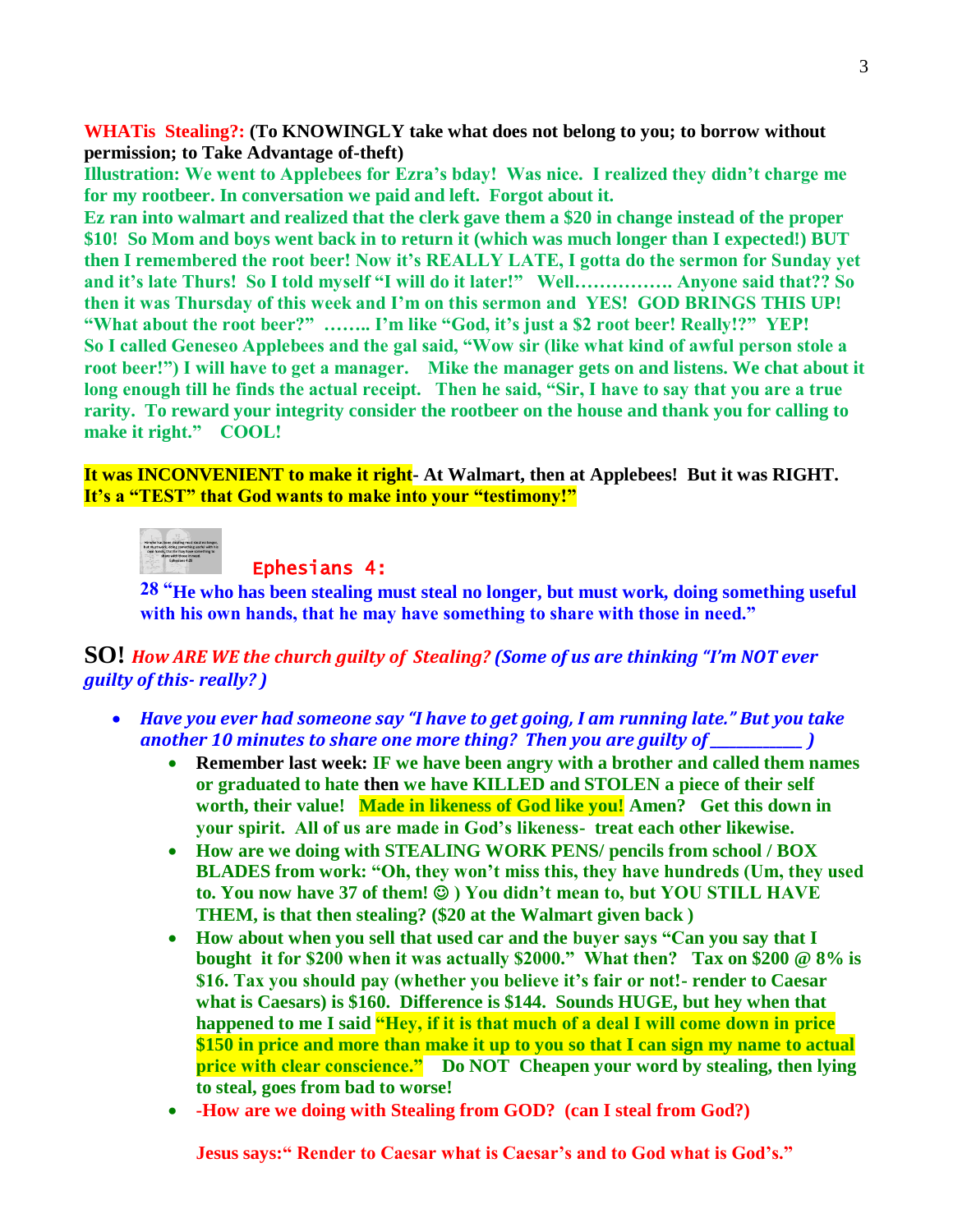**Malachi 3:8 - Yes we can steal from God:** 



**8"Will a man rob God? Yet you rob me.**

**"But you ask, `How do we rob you?'**

**"In tithes and offerings. 9You are under a curse--the whole nation of you--because you are robbing me. 10Bring the whole tithe into the storehouse, that there may be food in my house.** 



**Test me in this," says the LORD Almighty, "and see if I will not throw open the floodgates of heaven and pour out so much blessing that you will not have room enough for it.** 

**That's why PC and I auto give our tithe directly to the church each week out of our account - it comes out first and we live off the rest (and AUTO GIVE SO WE DON'T FORGET!-, so we don't steal from God). Robbye has a quick form for you to start auto giving now. (And some of us maybe need to adjust UPWARD our tithe to Honor God in giving back a portion which he has given us) – It comes with a HUGE PROMISE! Test me in this," says the LORD Almighty, "and see if I will not throw open the floodgates of heaven and pour out so much blessing that you will not have room enough for it.**

*SO, Review:* 

- o **Don't steal others time by not honoring their time.**
- o **Don't steal from your neighbor's heart by words that wound . Don't"steal, kill, destroy"**
- o **Don't steal from your neighbor's possessions (even if u think they owe you)**

o **And DON'T steal from God in tithes and offerings, theryby removing your own blessing. Do SOMETHING useful with your hands, with your words….so that you may share! AMEN?!**

#### **JUST DO IT!**



**DON'T MAKE IT WORSE! MAKE IT RIGHT! Amen!?**

- **If you got a root beer at Applebees without pay~ Make it Right!**
- **If you called someone a name or belittled them ~ Make it Right!**
- **If you got \$10 too much back at Walmart, save their job (love) and Make it Right!**
- **If you took pens and box cutters from work, ~ Make it RIGHT!**
- **If………………………………….. (whatever God has on your heart right now)……… MAKE IT RIGHT!**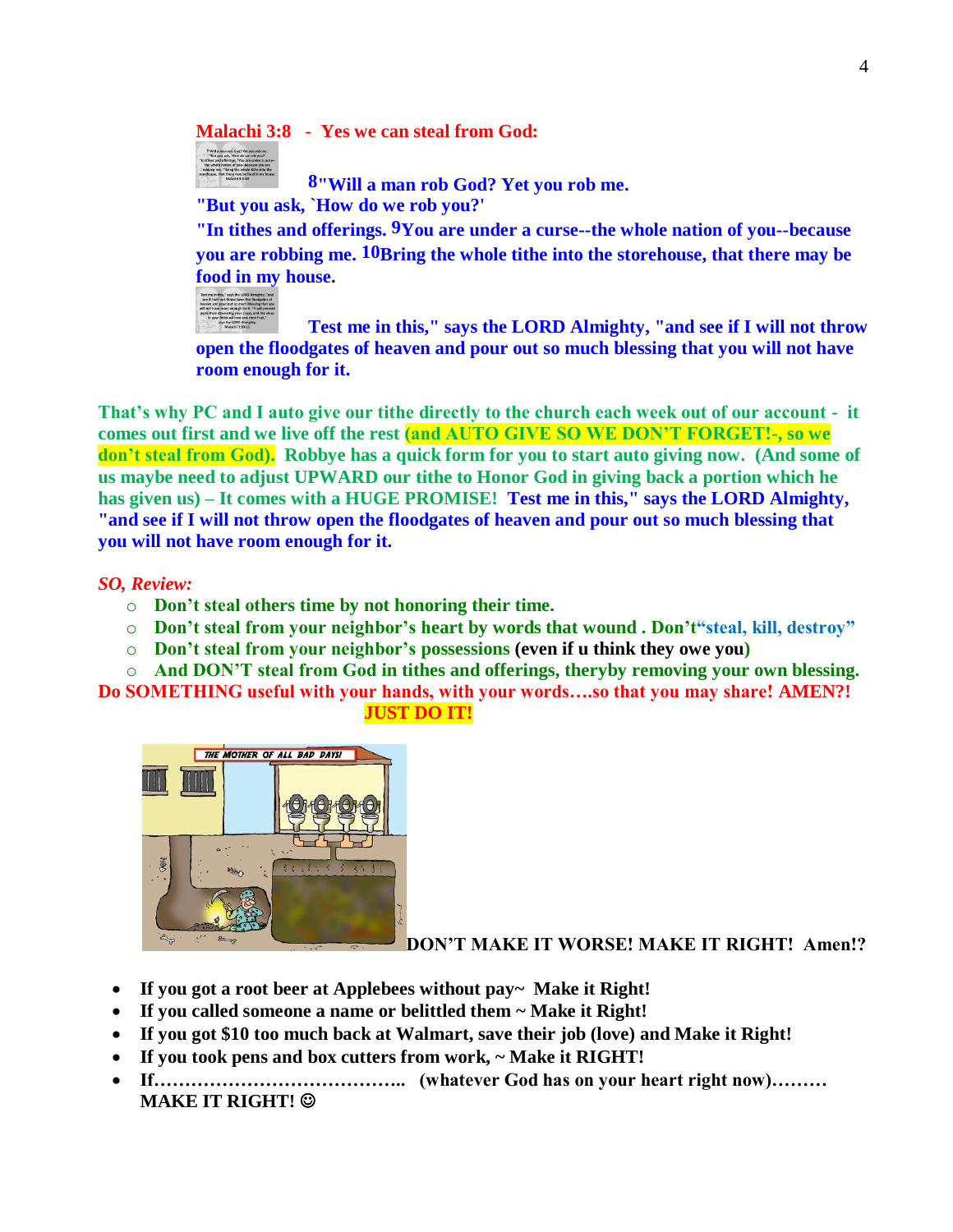**Let me balance this by saying "WE HAVE ALL HAD SOMETHING STOLEN" from us. (SHOUT OUT SOMETHING STOLEN………)** 

**Let me remind you to Be a VICTOR and not a VICTIM! Physical things can be replaced – and yet somethings aren't open for theft:** 

- **"Dignity" is not stealable if your confidence is CHRIST. Amen? Don't give it away!**
- **Confidence is under LOCK and KEY! It shouldn't get rocked by careless words of others UNLESS YOU CHOOSE to have your confidence in the flesh. CHOOSE YE THIS DAY WHOM YOU WILL SERVE!**

o **Matthew 5:38** 



**Jesus tells us how to respond to being stolen from: 38"You have heard that it was said, `Eye for eye, and tooth for tooth.'G 39But I tell you, Do not resist an evil person. If someone strikes you on the right cheek, turn to him the other also. 40And if someone wants to sue you and steal your tunic, let him have your cloak as well.** 



**41If someone forces you to go one mile, go with him two miles. 42Give to the one who asks you, and do not turn away from the one who wants to borrow from you. SO - Even if you are being victimized by theft……. Jesus says how to spin it around** 

**and donate it, then you are no longer the victim, you are the VOLUNTARY GIVER!**

**Go figure! JESUS LIVED WHAT HE PREACHED! He knew how He would die and it was not going to be pretty. Jesus said "No one takes my life from me, but I lay it down of my own accord." John 10:18.** 

**-DO Something useful, not being stealing, but having something to Share**

### **Prayer:**

- o **Friend, today you may have an OPPORTUNITY TO "Make IT right" because you have STOLEN a piece from your neighbor,**
- o **maybe a piece of his/her self worth, self confidence,**
- o **Or maybe you borrowed something SO LONG that it is YOURS (like the rake from my Father in law last fall………. I didn't mean to keep it, but I still had it till 2 weeks ago.)**
- o **-Maybe we have property from work or school that doesn't belong to us, or the gas mart gave you too much change back and you KEPT IT (that is "Stealing" – sorry ;-)**
- o **Maybe you have been the VICTIM of stealing or abuse (you've been violated).** 
	- o **Go the extra mile and give to your enemy, as the woman who was abducted in her home by the murderer and she shared with him from the Purpose Driven Life about God's forgiveness and plans….. IT WORKS!!!**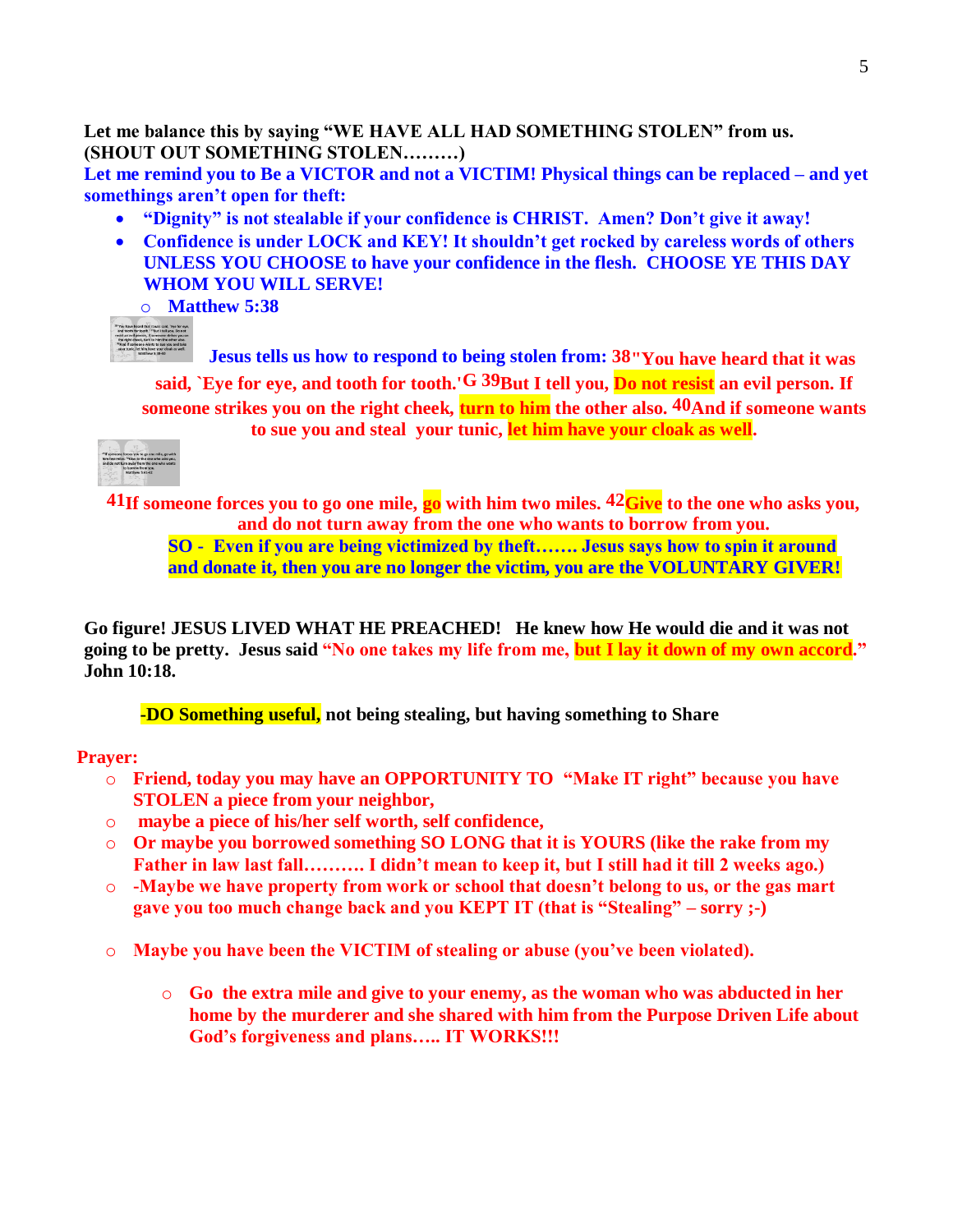**LOVE sums up the laws: Love the Lord your God with all your Heart, soul, mind, and strength.**  Love your neighbor as yourself. Love should keep your mouth from taking His name in vain and **it should bring you & I to His house to gather regularly. HONORING. JUST DO IT!**

**----------------------------------------------------------------------------------------------------------------------------- Jesus has something to say about each of the 10 Commandments. Mt. 5:17 "Do not think that I have come to abolish the law (the 10 Do's) but to fulfill them."**

**Let's all pray this out loud together repeat after me "***Lord Jesus* **(repeat***), forgive me of my sins*  **(repeat)***, come into my heart* **(repeat),** *I make you my Lord and Savior* **(repeat)." Romans 10:9 "If you declare with your mouth, "Jesus is Lord," and believe in your heart that God raised Him from the dead, you will be saved. For it is with your heart that you believe and justified, and it is with your mouth that you profess your faith and are saved.**

**Thoughts from PC:**

**Ten is also viewed as a complete and perfect number**

**In Genesis 1 we find the phrase "God said" 10 times, which is a testimony of His creative power. [God](http://www.biblestudy.org/theplainertruth/how-can-you-know-there-is-a-god.html) gave [the 10 Commandments](http://www.biblestudy.org/beginner/ten-commandments-in-old-and-new-testaments.html) to man. Ten therefore represents man's responsibility to keep the commandments. A tithe is a 10th of our earnings and is a testimony of [our faith](http://www.biblestudy.org/bible-study-by-topic/proverbs/trust.html) in the Lord.** 

**God gave us the 10 Commandments that were a reflection of His expectations of mankind and as a way to represent His holiness. The first four are vertical (towards God) and the last six are horizontal (human relations). Couldn't there have been more than 10 Commandments? Why not 15 or 20? The fact is that the 10 Commandments, if kept, would be all that society would require to live in peace and harmony with both God and mankind. The number 10 seems to reflect God's authority or God's governmental rule over the affairs of mankind. This is seen elsewhere as in the 10 elders that were placed in most of the city gates of Israel (Ruth 4:2) so the number 10 also seems to represents man's responsibility of obedience to God's law. Such a number seems to indicate the law, responsibility and a completeness of order in both divine and human structures of society. Some scholars see 10 as the number of divine perfection.**

*From [<http://www.patheos.com/blogs/christiancrier/2014/10/04/what-does-the-number-ten-10-mean](http://www.patheos.com/blogs/christiancrier/2014/10/04/what-does-the-number-ten-10-mean-or-represent-in-the-bible/)[or-represent-in-the-bible/>](http://www.patheos.com/blogs/christiancrier/2014/10/04/what-does-the-number-ten-10-mean-or-represent-in-the-bible/)* 

**Reminder: God gave the 10 commandments to guide us and to give us a glimpse of who he is…. All about Love….1st 4 - Love God…. Rest - love each other**